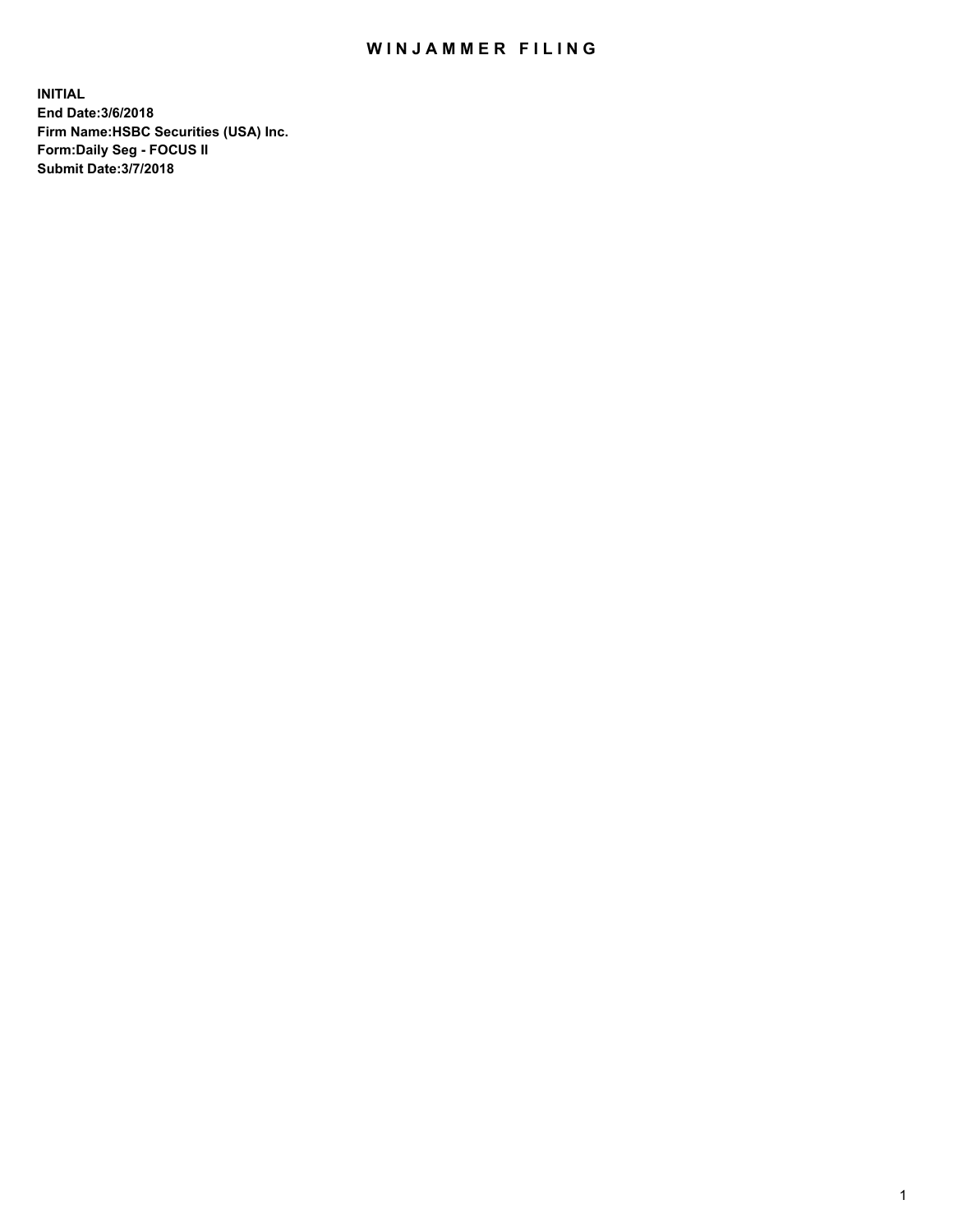## **INITIAL End Date:3/6/2018 Firm Name:HSBC Securities (USA) Inc. Form:Daily Seg - FOCUS II Submit Date:3/7/2018 Daily Segregation - Cover Page**

| Name of Company<br><b>Contact Name</b><br><b>Contact Phone Number</b><br><b>Contact Email Address</b>                                                                                                                                                                                                                         | <b>HSBC Securities (USA) Inc.</b><br><b>Michael Vacca</b><br>212-525-7951<br>michael.vacca@us.hsbc.com |
|-------------------------------------------------------------------------------------------------------------------------------------------------------------------------------------------------------------------------------------------------------------------------------------------------------------------------------|--------------------------------------------------------------------------------------------------------|
| FCM's Customer Segregated Funds Residual Interest Target (choose one):<br>a. Minimum dollar amount: ; or<br>b. Minimum percentage of customer segregated funds required:%; or<br>c. Dollar amount range between: and; or<br>d. Percentage range of customer segregated funds required between: % and %.                       | 98,000,000<br><u>0</u><br><u>00</u><br><u>00</u>                                                       |
| FCM's Customer Secured Amount Funds Residual Interest Target (choose one):<br>a. Minimum dollar amount: ; or<br>b. Minimum percentage of customer secured funds required:%; or<br>c. Dollar amount range between: and; or<br>d. Percentage range of customer secured funds required between: % and %.                         | 25,000,000<br><u>0</u><br><u>00</u><br>00                                                              |
| FCM's Cleared Swaps Customer Collateral Residual Interest Target (choose one):<br>a. Minimum dollar amount: ; or<br>b. Minimum percentage of cleared swaps customer collateral required:%; or<br>c. Dollar amount range between: and; or<br>d. Percentage range of cleared swaps customer collateral required between:% and%. | 122,000,000<br><u>0</u><br><u>00</u><br><u>00</u>                                                      |

Attach supporting documents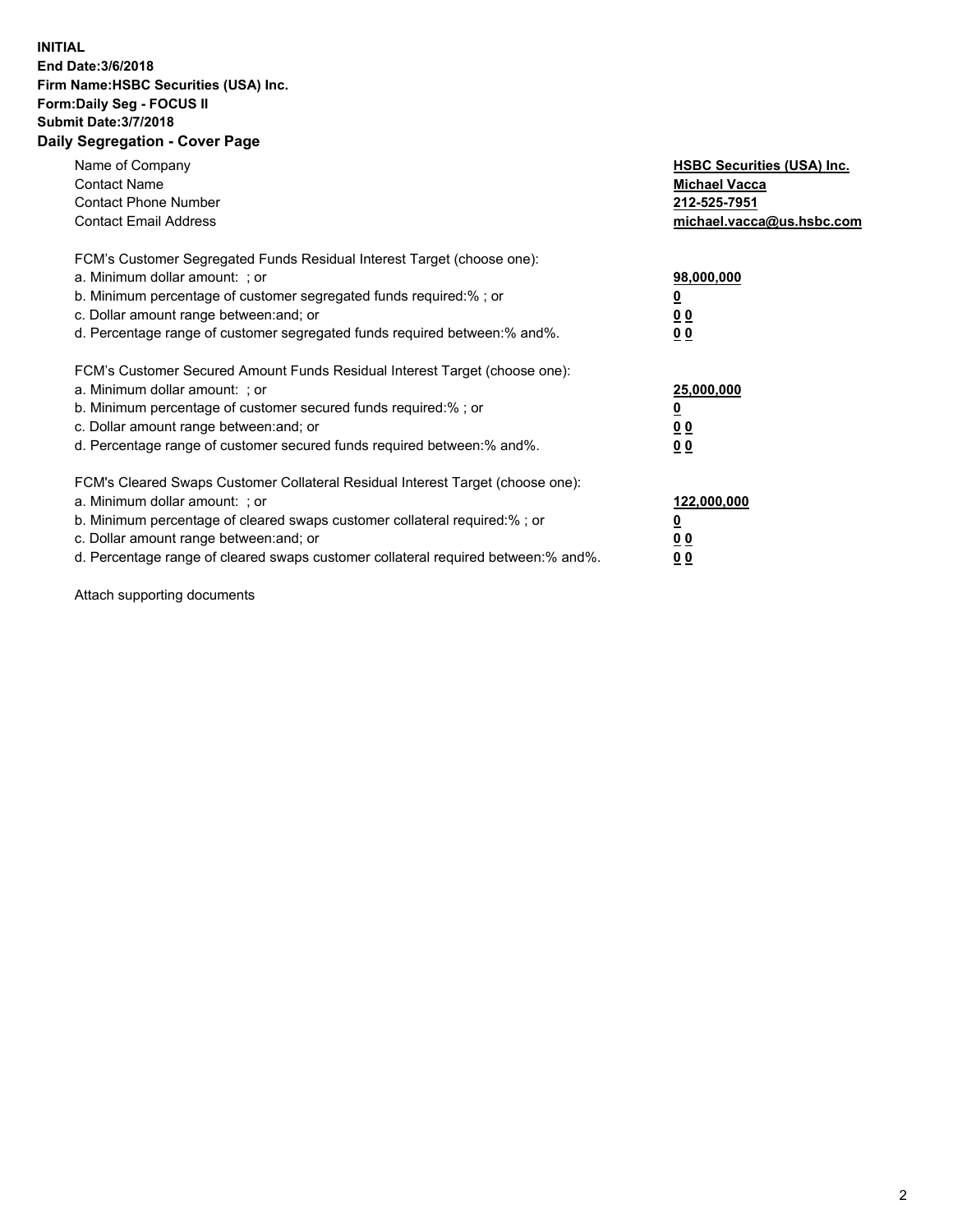**INITIAL End Date:3/6/2018 Firm Name:HSBC Securities (USA) Inc. Form:Daily Seg - FOCUS II Submit Date:3/7/2018 Daily Segregation - Secured Amounts** Foreign Futures and Foreign Options Secured Amounts Amount required to be set aside pursuant to law, rule or regulation of a foreign government or a rule of a self-regulatory organization authorized thereunder **0** [7305] 1. Net ledger balance - Foreign Futures and Foreign Option Trading - All Customers A. Cash **22,010,985** [7315] B. Securities (at market) **100,667,752** [7317] 2. Net unrealized profit (loss) in open futures contracts traded on a foreign board of trade **24,157,765** [7325] 3. Exchange traded options a. Market value of open option contracts purchased on a foreign board of trade **0** [7335] b. Market value of open contracts granted (sold) on a foreign board of trade **0** [7337] 4. Net equity (deficit) (add lines 1. 2. and 3.) **146,836,502** [7345] 5. Account liquidating to a deficit and account with a debit balances - gross amount **285,697** [7351] Less: amount offset by customer owned securities **-283,995** [7352] **1,702** [7354] 6. Amount required to be set aside as the secured amount - Net Liquidating Equity Method (add lines 4 and 5) **146,838,204** [7355] 7. Greater of amount required to be set aside pursuant to foreign jurisdiction (above) or line 6. **146,838,204** [7360] FUNDS DEPOSITED IN SEPARATE REGULATION 30.7 ACCOUNTS 1. Cash in banks A. Banks located in the United States **60,422,439** [7500] B. Other banks qualified under Regulation 30.7 **0** [7520] **60,422,439** [7530] 2. Securities A. In safekeeping with banks located in the United States **34,738,741** [7540] B. In safekeeping with other banks qualified under Regulation 30.7 **0** [7560] **34,738,741** [7570] 3. Equities with registered futures commission merchants A. Cash **0** [7580] B. Securities **0** [7590] C. Unrealized gain (loss) on open futures contracts **0** [7600] D. Value of long option contracts **0** [7610] E. Value of short option contracts **0** [7615] **0** [7620] 4. Amounts held by clearing organizations of foreign boards of trade A. Cash **0** [7640] B. Securities **0** [7650] C. Amount due to (from) clearing organization - daily variation **0** [7660] D. Value of long option contracts **0** [7670] E. Value of short option contracts **0** [7675] **0** [7680] 5. Amounts held by members of foreign boards of trade A. Cash **1,191,762** [7700] B. Securities **65,929,011** [7710] C. Unrealized gain (loss) on open futures contracts **24,157,765** [7720] D. Value of long option contracts **0** [7730] E. Value of short option contracts **0** [7735] **91,278,538** [7740] 6. Amounts with other depositories designated by a foreign board of trade **0** [7760] 7. Segregated funds on hand **0** [7765] 8. Total funds in separate section 30.7 accounts **186,439,718** [7770] 9. Excess (deficiency) Set Aside for Secured Amount (subtract line 7 Secured Statement Page 1 from Line 8) **39,601,514** [7380] 10. Management Target Amount for Excess funds in separate section 30.7 accounts **25,000,000** [7780] 11. Excess (deficiency) funds in separate 30.7 accounts over (under) Management Target **14,601,514** [7785]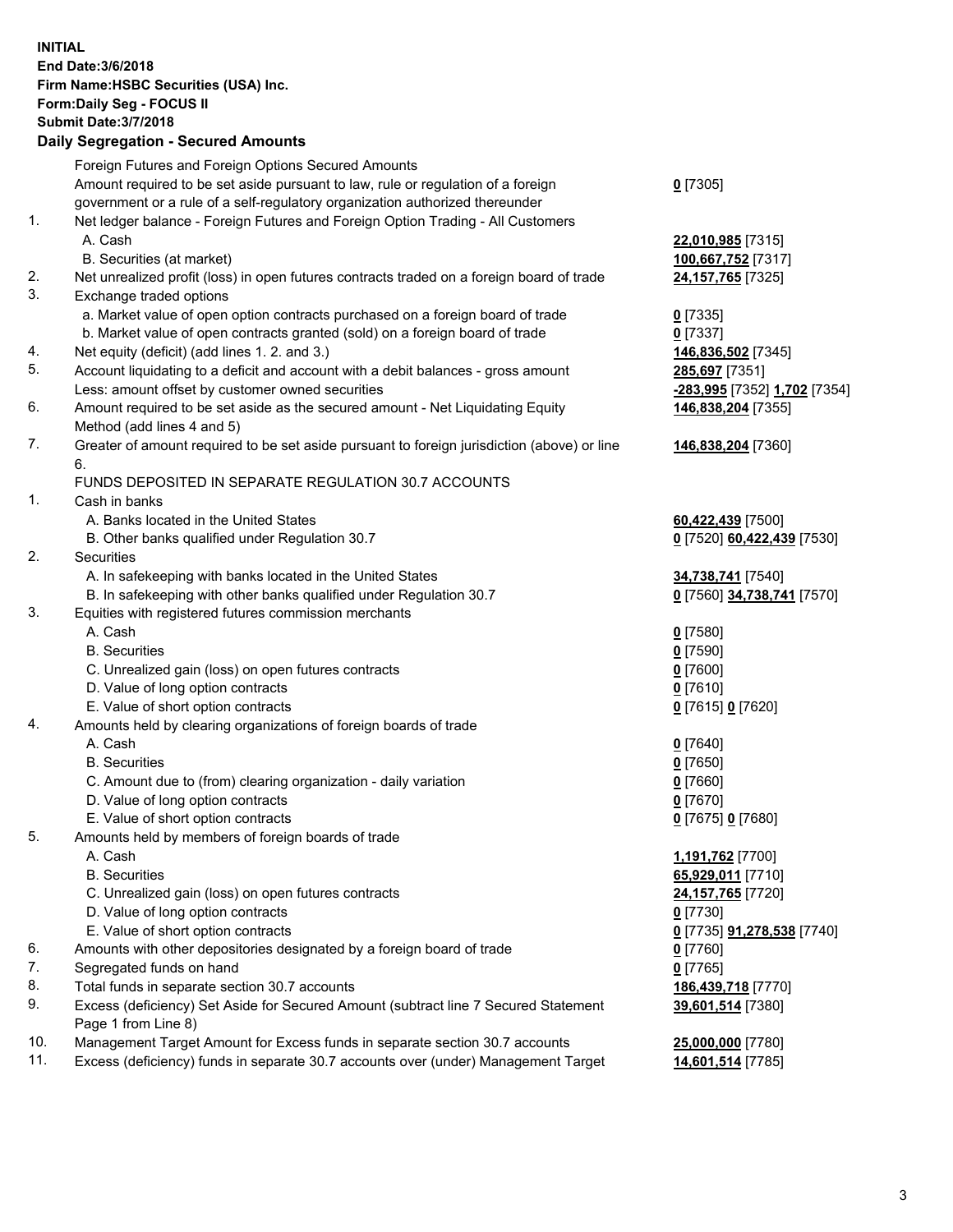|           | <b>INITIAL</b>                                                                      |                                          |  |  |  |  |
|-----------|-------------------------------------------------------------------------------------|------------------------------------------|--|--|--|--|
|           | End Date: 3/6/2018                                                                  |                                          |  |  |  |  |
|           | Firm Name: HSBC Securities (USA) Inc.                                               |                                          |  |  |  |  |
|           | Form: Daily Seg - FOCUS II                                                          |                                          |  |  |  |  |
|           | <b>Submit Date: 3/7/2018</b>                                                        |                                          |  |  |  |  |
|           | Daily Segregation - Segregation Statement                                           |                                          |  |  |  |  |
|           | SEGREGATION REQUIREMENTS(Section 4d(2) of the CEAct)                                |                                          |  |  |  |  |
| 1.        | Net ledger balance                                                                  |                                          |  |  |  |  |
|           | A. Cash                                                                             | -67,457,230 [7010]                       |  |  |  |  |
|           | B. Securities (at market)                                                           | 1,164,151,624 [7020]                     |  |  |  |  |
| 2.        | Net unrealized profit (loss) in open futures contracts traded on a contract market  | 428,722,018 [7030]                       |  |  |  |  |
| 3.        | Exchange traded options                                                             |                                          |  |  |  |  |
|           | A. Add market value of open option contracts purchased on a contract market         | 192,489,576 [7032]                       |  |  |  |  |
|           | B. Deduct market value of open option contracts granted (sold) on a contract market | -21,141,297 [7033]                       |  |  |  |  |
| 4.        | Net equity (deficit) (add lines 1, 2 and 3)                                         | 1,696,764,691 [7040]                     |  |  |  |  |
| 5.        | Accounts liquidating to a deficit and accounts with                                 |                                          |  |  |  |  |
|           | debit balances - gross amount                                                       | 5,571,121 [7045]                         |  |  |  |  |
|           | Less: amount offset by customer securities                                          | -5,571,047 [7047] 74 [7050]              |  |  |  |  |
| 6.        | Amount required to be segregated (add lines 4 and 5)                                | 1,696,764,765 [7060]                     |  |  |  |  |
|           | FUNDS IN SEGREGATED ACCOUNTS                                                        |                                          |  |  |  |  |
| 7.        | Deposited in segregated funds bank accounts                                         |                                          |  |  |  |  |
|           | A. Cash                                                                             | 25,995,213 [7070]                        |  |  |  |  |
|           | B. Securities representing investments of customers' funds (at market)              | $0$ [7080]                               |  |  |  |  |
|           | C. Securities held for particular customers or option customers in lieu of cash (at | 169,658,650 [7090]                       |  |  |  |  |
|           | market)                                                                             |                                          |  |  |  |  |
| 8.        | Margins on deposit with derivatives clearing organizations of contract markets      |                                          |  |  |  |  |
|           | A. Cash                                                                             | 415,494,532 [7100]                       |  |  |  |  |
|           | B. Securities representing investments of customers' funds (at market)              | $0$ [7110]                               |  |  |  |  |
|           | C. Securities held for particular customers or option customers in lieu of cash (at | 978,675,074 [7120]                       |  |  |  |  |
|           | market)                                                                             |                                          |  |  |  |  |
| 9.<br>10. | Net settlement from (to) derivatives clearing organizations of contract markets     | 21,589,500 [7130]                        |  |  |  |  |
|           | Exchange traded options<br>A. Value of open long option contracts                   |                                          |  |  |  |  |
|           | B. Value of open short option contracts                                             | 192,489,576 [7132]<br>-21,141,297 [7133] |  |  |  |  |
| 11.       | Net equities with other FCMs                                                        |                                          |  |  |  |  |
|           | A. Net liquidating equity                                                           | 8,682,297 [7140]                         |  |  |  |  |
|           | B. Securities representing investments of customers' funds (at market)              | 0 [7160]                                 |  |  |  |  |
|           | C. Securities held for particular customers or option customers in lieu of cash (at | $0$ [7170]                               |  |  |  |  |
|           | market)                                                                             |                                          |  |  |  |  |
| 12.       | Segregated funds on hand                                                            | 15,817,900 [7150]                        |  |  |  |  |
| 13.       | Total amount in segregation (add lines 7 through 12)                                | 1,807,261,445 [7180]                     |  |  |  |  |
| 14.       | Excess (deficiency) funds in segregation (subtract line 6 from line 13)             | 110,496,680 [7190]                       |  |  |  |  |
| 15.       | Management Target Amount for Excess funds in segregation                            | 98,000,000 [7194]                        |  |  |  |  |

16. Excess (deficiency) funds in segregation over (under) Management Target Amount Excess

**12,496,680** [7198]